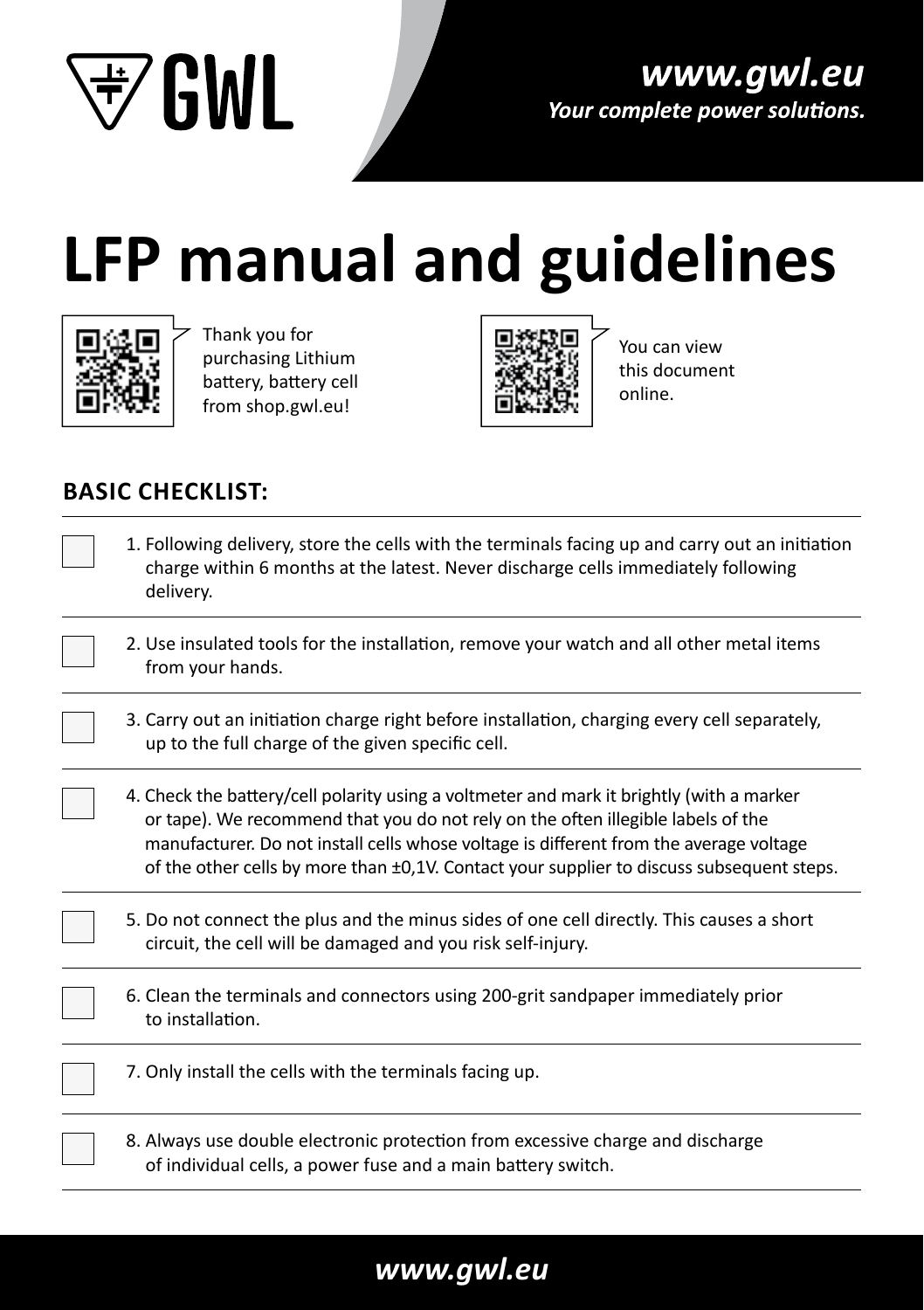## **GENERAL MANUAL FOR STORAGE, INSTALLATION AND OPERATION**

Lithium cells and batteries are sources of electrical voltage and current that can be used over and over again. They may be used to replace other types of accumulators as long as the correct overall voltage and maximum current is maintained. They do, however, have different charging and discharging properties than lead-based accumulators (SLA, VRLA) as well as those based on nickel and cadmium (NiCd, NiMH).

#### **POTENTIAL RISKS**

#### **Risk of Short-circuit and Fire**

Charged and uncharged cells contain a large volume of electrical energy, which can ignite the connecting wire during a short-circuit causing an electrical spark or an electrical arc. The lithium cells contain organic solvent, which can catch fire, for example from heated contacts, from a spark etc. The plastic housing of the cell may also ignite as can other flammable substances.

#### **Risk of Injury from Direct Current**

When connecting a larger number of cells and batteries into a series, the risk of DC current injury increases. Do not touch electrical wires or other components that are energized under any circumstances. In certain instances, even a so-called safe current that is lower than 60V can cause fatal electrical current injury.

#### **Chemical Substance Risk**

Lithium cells and batteries do not contain any corrosives or acids. They do, however, contain chemical substances, which affect the human body and which may cause a chemical reaction, e.g. heavy metals and organic solvents. It is therefore necessary to proceed according to the following principles when handling cells and batteries:

- Eye protection: Use suitable goggles to protect your eyes from chemical substances
- Skin protection: Use protective equipment for your body as well as safety gloves. Prevent physical contact of the chemical substances released from a damaged battery with your skin.
- Preventing inhalation: During overcharge, a short-circuit or mechanical damage, the toxic hydrogen fluoride (HF) gas may be formed and released from the lithium cell. If LFP cells are used in an enclosed space in the presence of persons, it is necessary to ensure adequate protection of the cells and these persons in case of an emergency and HF release.
- If a white gas is released due to overcharge, a short circuit or mechanical damage of the cell/battery, it is necessary to protect all persons present and prevent them from inhaling this gas.
- If possible, relocate the cell outside. If this is not possible, evacuate all persons from the interior area where the gas could spread.
- This gas may contain highly toxic hydrogen fluoride (HF), which if inhaled, can cause death or temporary or permanent health problems.

#### **END CONSUMER INFORMATION**

Only a person who was adequately trained and informed on the use of lithium cells and batteries may use the batteries. The information is provided and the training is carried out by the final seller. For remote sales, instructions are provided in an operating manual, which is included in the delivery. Other information on cell usage is listed on the seller's website.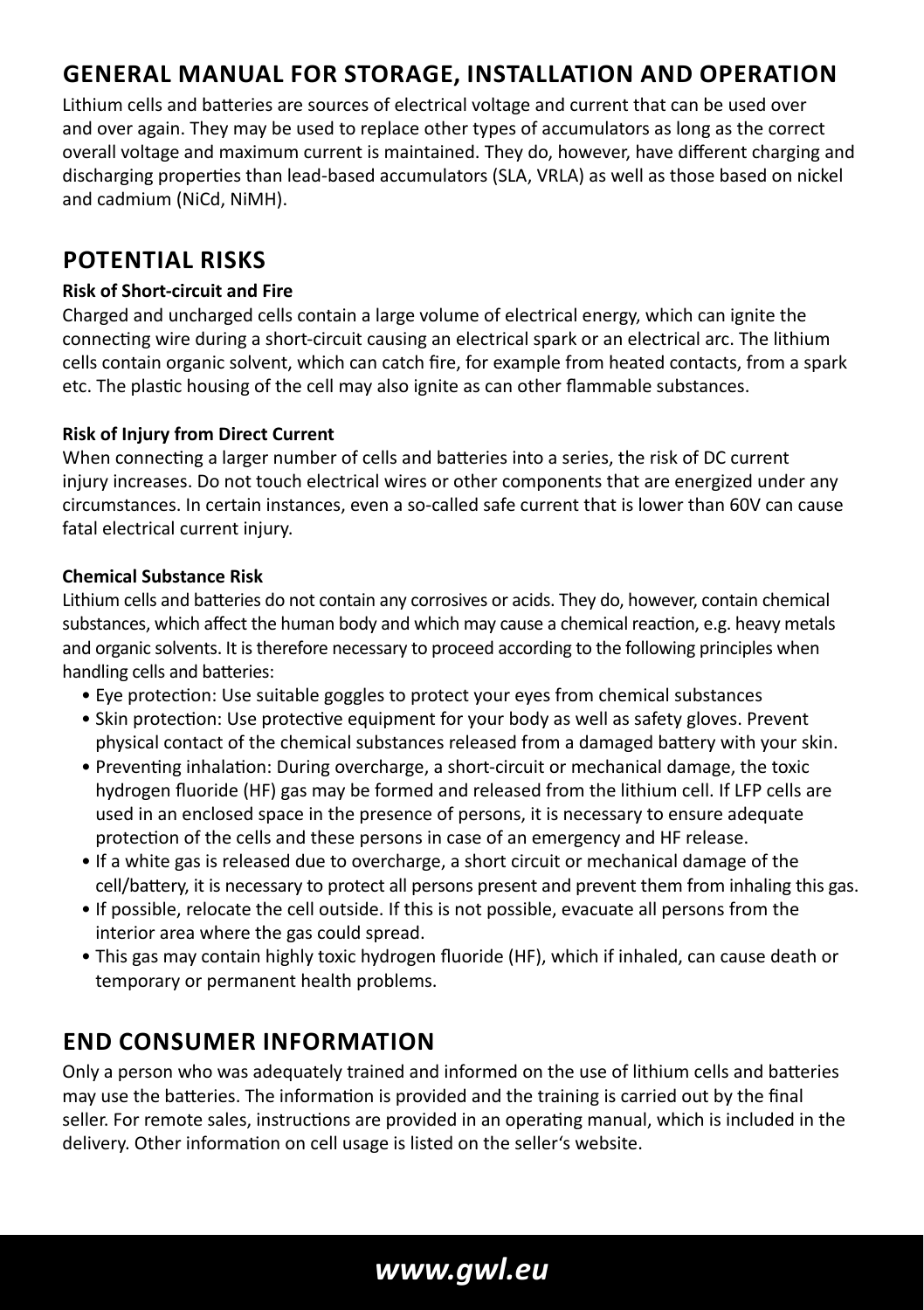## **RULES FOR TRANSPORTATION, USAGE AND STORAGE OF LITHIUM CELLS**

- Lithium cells are transported as dangerous goods according to the ADR regulation and are ineligible for air transportation in most cases. Do not transport them in passenger cars, do not send them in standard packages sent via regular mail or a courier service. You could cause significant property damage as well personal injury.
- Cells are stored and transported in the following manner:
	- charged at 30 50% nominal capacity
	- in a position with the safety valve and the terminals facing up
	- $\bullet$  in packaging compliant with the ADR regulation category 9 and marked as ..UN 3480"



• Out of reach of children, separate from food, medicine and easily flammable materials • It is necessary to protect the cells from unfavorable external conditions, especially:

- water vapours, mist and spraying water
- condensation, freezing and temperatures above 40°C,
- vibrations, impact, puncture and the effects of pressure
- direct sunlight and pulsating heat
- aggressive gases and steam
- incorrect positioning
- Batteries may be stored in their original fiberboard non-flammable packaging in stacks of 3 at most. When stacking them in other packaging or in stacks of more than 3, cells may become deformed and there is a risk of fire or the release of chemical substances.
- The cell terminals and the plastic housing must not be welded, soldered, opened, repaired or modified mechanically. Otherwise, you risk being exposed to dangerous chemical substances.
- Do not close the cells into packaging or covers, which would cover or block the safety valves on the top of the cells. Potential modifications must be first consulted with the Seller and the Seller's written statement on the matter should be provided.
- Do not mix cells from various manufacturing series, even if they are of the same type and capacity, and do not install such cells together. Always use cells from the same manufacturing series and delivery batch for every battery.
- Operate batteries under supervision or using constant monitoring via a protective and control BMS system, see below. Protect from overcharge and undercharge.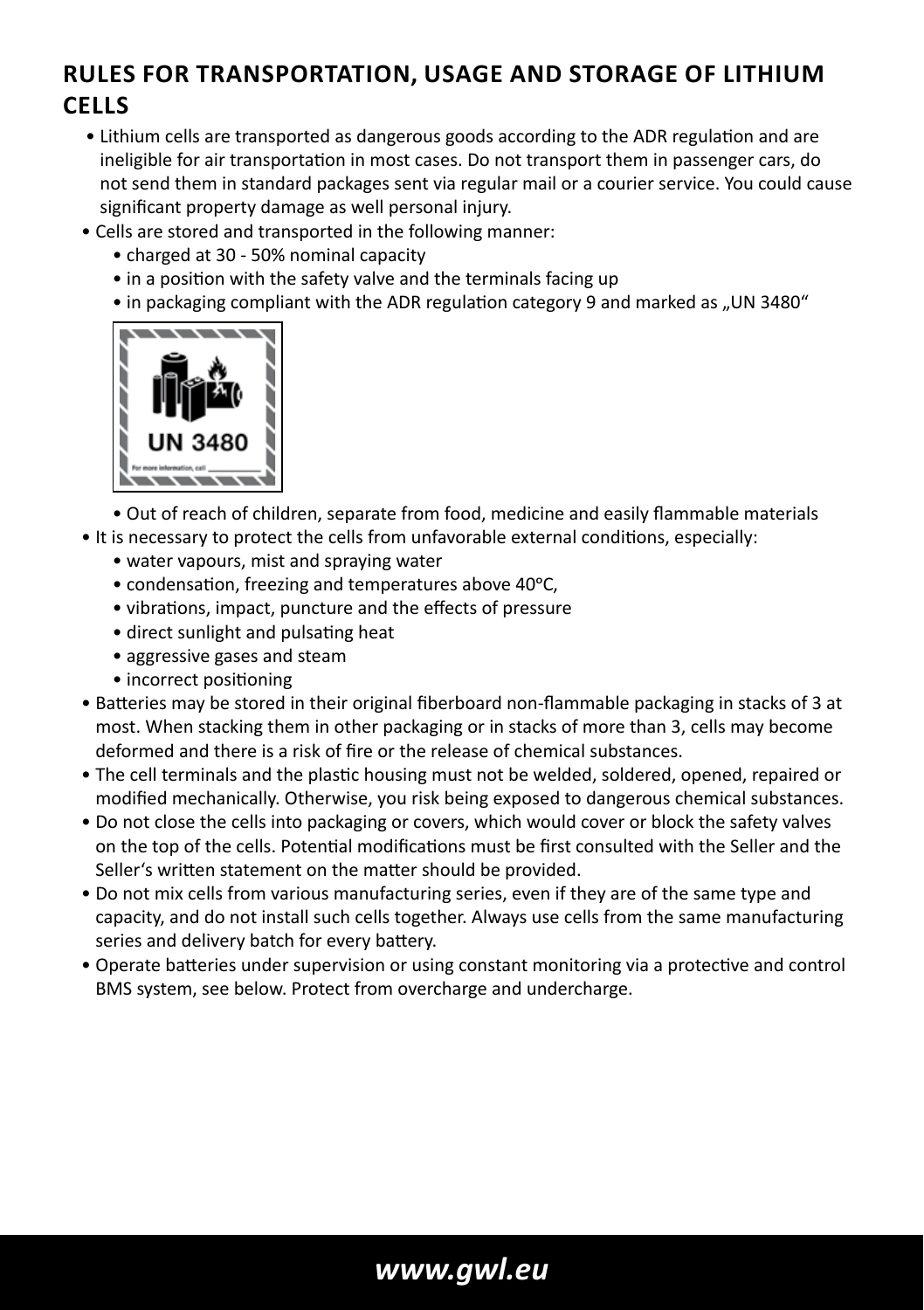## **SELF-DISCHARGE**

Most LiFePO4 batteries and cells have a very slow rate of self-discharge. It is therefore possible to store them for a long time following the initial charge. The typical course of discharge is listed in the specification of each cell.



## **INITIAL CHARGE**

New LFP/LFYP cells arrive from production partially charged. It is essential to charge the batteries to full capacity prior to first use. This initial charge should be carried out using a current of 0.5C at most with voltage as per the battery or cell specifications (usually 3.8V for LiFePO4). The battery capacity increases gradually during the first few cycles. The cell must not discharge or charge to full capacity using a current of more than 1C (double the capacity) during the first few cycles. It is only possible to use the cells in full scope as per the specifications after 5 cycles.

# **STANDARD CHARGING OF LIFEPO 4 CELLS / BATTERIES**

Carefully check the highest charge voltage according to the specification of the cell or battery. If this charge level is exceeded (usually 3.8 to 4.2V / cell) the cell/battery will become irrevocably damaged and the warranty will be lost.

The cells/batteries do not have a memory effect and it is therefore possible to charge and discharge them any time. Repeated short charging/discharging cycles do not affect the life-cycle of the battery. The maximum charge current for individual cells and batteries are listed in the specifications. The cells must not be kept (i.e. charged) using a voltage of more than 3.50V (so-called float or absorption mode). Once the maximum charge voltage is reached (usually 3.60V)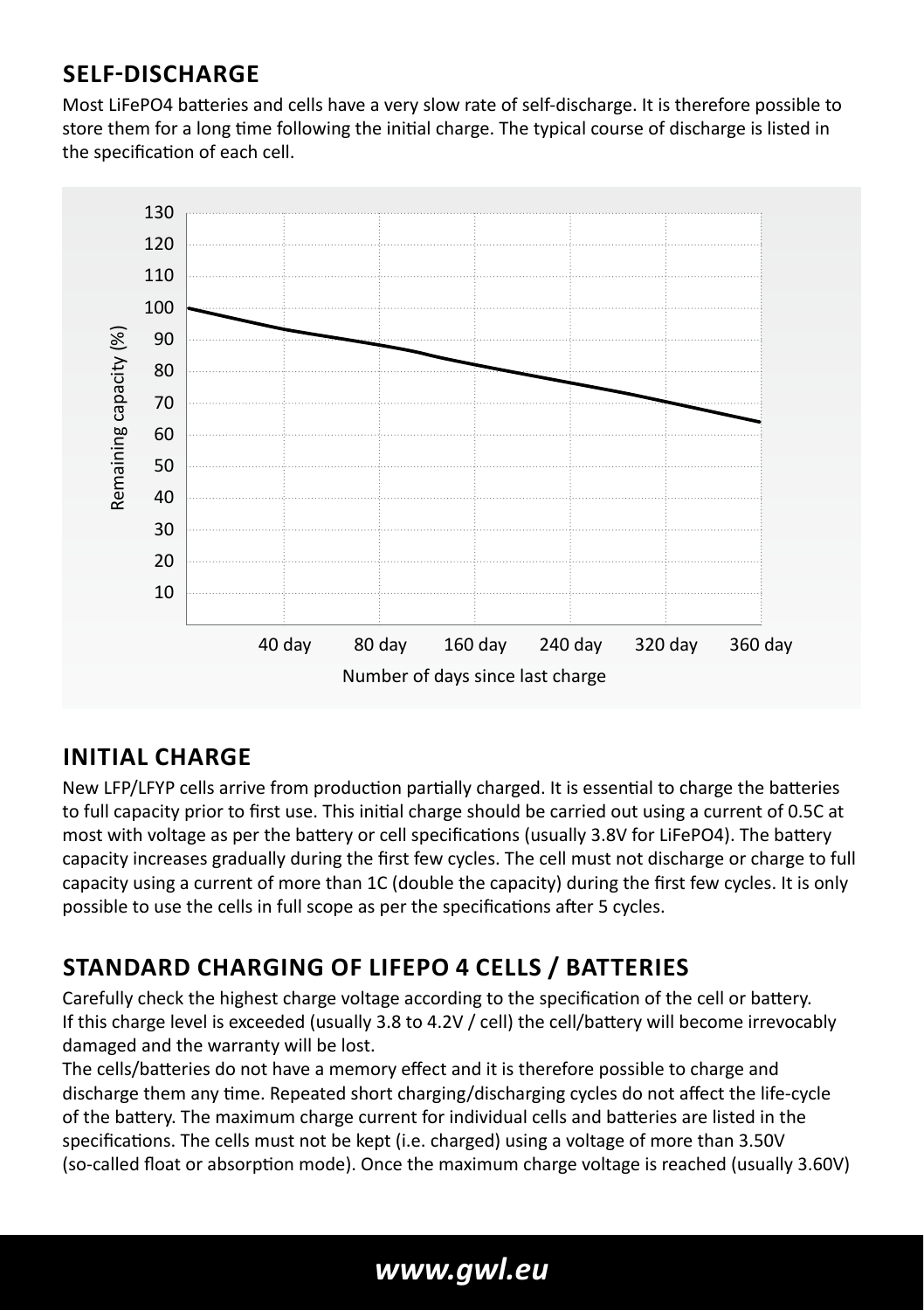it is necessary to stop charging and not continue until the cell or battery is discharged by at least 10% of its nominal capacity.

This voltage only applies to standard LiFePO4 cells at standard temperatures, i.e.  $15^{\circ}$ C –  $35^{\circ}$ C. Example of VA characteristics during charging using various currents:



The charge V-A characteristics of a specific cell are listed in the specifications.

#### **STANDARD DISCHARGE OF LIFEPO4 / CELLS**

Carefully check the lowest charging voltage as per the cell or battery specifications. When voltage drops below the lowest range (usually 2.50V for LiFePO4, 25°C), the cells are damaged irreversibly and the warranty is lost. Example of V-A discharge characteristics during various currents:



Specific V-A discharge characteristics and the highest discharge currents for individual cells or batteries are listed in their specifications.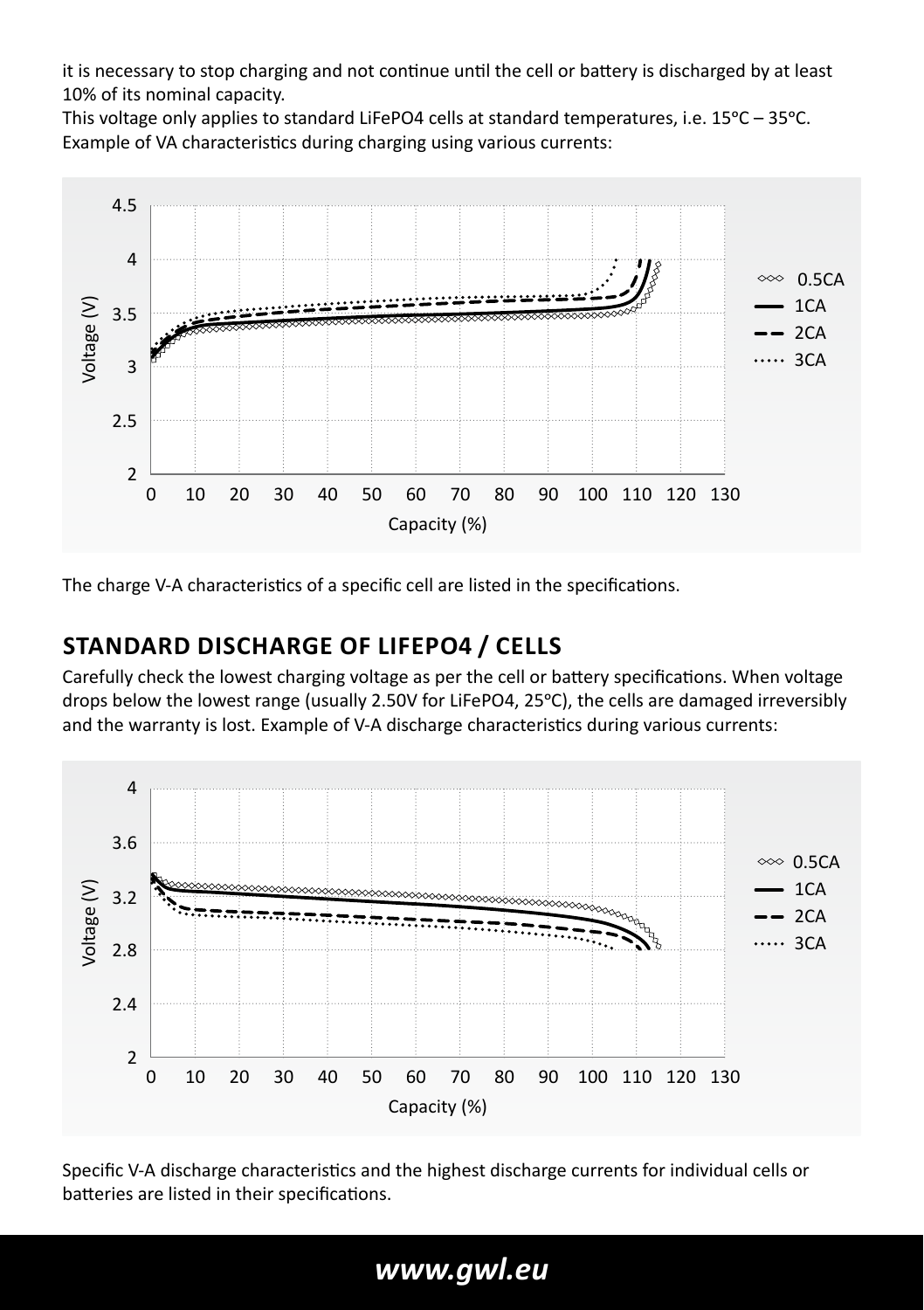# **CHARGING LIFEPO4 CELLS / BATTERIES AT NON-STANDARD TEMPERATURES**

The LiFePO4 cell electrical properties change at temperatures of  $\leq$  °C, especially in terms of marginal voltages, internal resistance and capacity. Please note the technical specifications of each cell model. Generally, one should count on a decrease of the actual voltage of a cell as well as of the limits for their charge and discharge. Example:



For standard cells based on LiFePO4 technology, the temperatures displayed in this graph generally apply. Example: at a temperature of –25°C, it is necessary to change the setting of the protective BMS circuits so that the discharge of the cells will only stop once 2.0V is reached and the cell is fully charged only once 2.8V is reached. The maximum capacity (measured in Ah), which the cell is able to absorb and release will be about 92% of the nominal capacity.

## **CHECKING ON BATTERY AND CELL STATUS**

The cell and battery status and potential balancing of cells and batteries to the same voltage is carried out once cell/batteries in the series are charged, using a physical check at the installation site and further by connecting the charger/protective equipment to every single cell/battery. The cells/batteries status check and potential balancing to the same voltage must be carried out in the following intervals at least:

- 1) during the initial charge
- 2) after the first cycle
- 3) after the first 5 cycles or 7 days depending on what comes first
- 4) after the first 20 cycles or 30 days depending on what comes first
- 5) continuously once every 200 cycles or 12 months depending on what comes first

The Buyer is obligated to keep written records on the inspections carried out and to archive these records and present them when filing a warranty claim.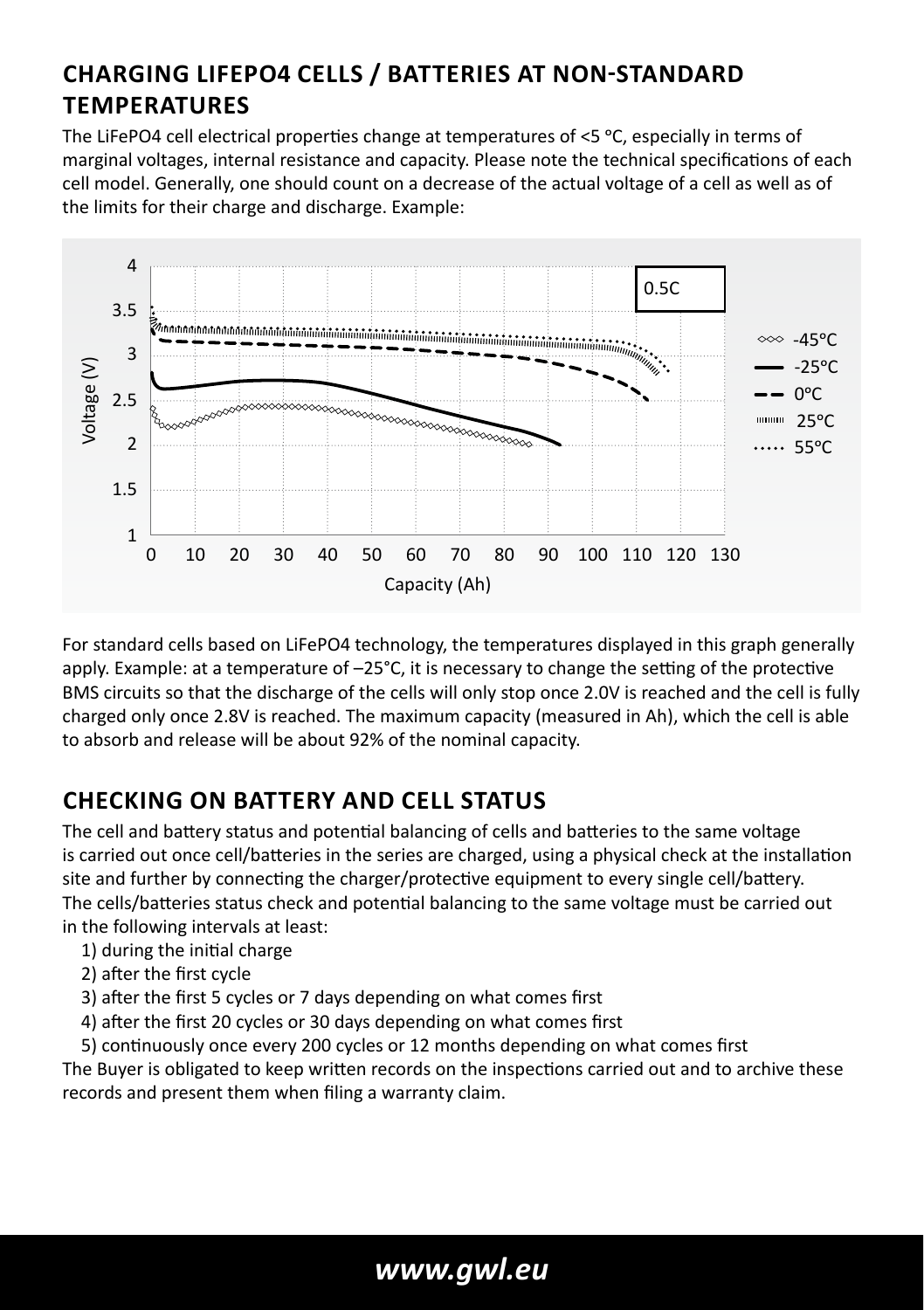# **CONNECTING THE CELLS AS BATTERY**

The cells can be connected in parallel (increases capacity), in serial (increases voltage) or in serial-parallel (increases voltage and capacity). A lot of information is described on our technical blog, please scan the QR code of this paragraph and you will go to the information guide on the topic of connecting cells.



Use only the original terminal connectors supplied by GWL with the cells.

Terminal connectors from other manufacturers or various replacements (solid straps) can damage the cells due to their lower flexibility.

Do not use other than the supplied stainless steel bolts and nuts. Fasteners made of other materials (galvanized, brass, copper, etc.) can damage the terminals, or you may not be able to loosen and unscrew them over time.

Immediately before installing and tightening the terminal connectors on the terminals, carefully clean the contact surfaces with sandpaper with a grit of approx. 200.

Oxidation of the terminals, or their blackening from the fitted rubber cover, is a natural phenomenon that is not related to the date of manufacture, does not change the properties of the cell and does not affect its lifetime.

Tighten the bolts to a maximum force of 9 N / m for 40 and 60 Ah cells, 20 N / m for 90-200 Ah cells and  $60$  N  $/$  m for 300 AH cells and larger. Check the proper tightening regularly.

## **USE OF THE BMS SYSTEM**

When the Buyer connects the lithium cells into a battery series, the Buyer is obligated to also install an electronic system for monitoring and recording individual statuses (electrical voltage, temperatures etc.) of every cell, also called "BMS."

To ensure proper function and for the purposes of any potential warranty claims, it is necessary to continuously monitor the cells and the batteries. In the event of a defect or incorrect function of a cell occurs, it is necessary to put this cell/battery out of operation.

In order for the warranty to apply, it is necessary to legitimately prove (e.g. using records from BMS) that the cell or batteries were not discharged below the minimum voltage level or that they were not overcharged above the maximum voltage level using records from BMS or another monitoring device.



#### **WARNING:**

Most BMS systems have their own at-rest consumption, which may discharge the cell below the lowest permitted voltage. If you are using such a system (e.g. BMS123), it is essential that you periodically charge the cells.



#### **WARNING:**

Do not rely on a single method of protection from overcharge or discharge. Always install two independent forms of protection.